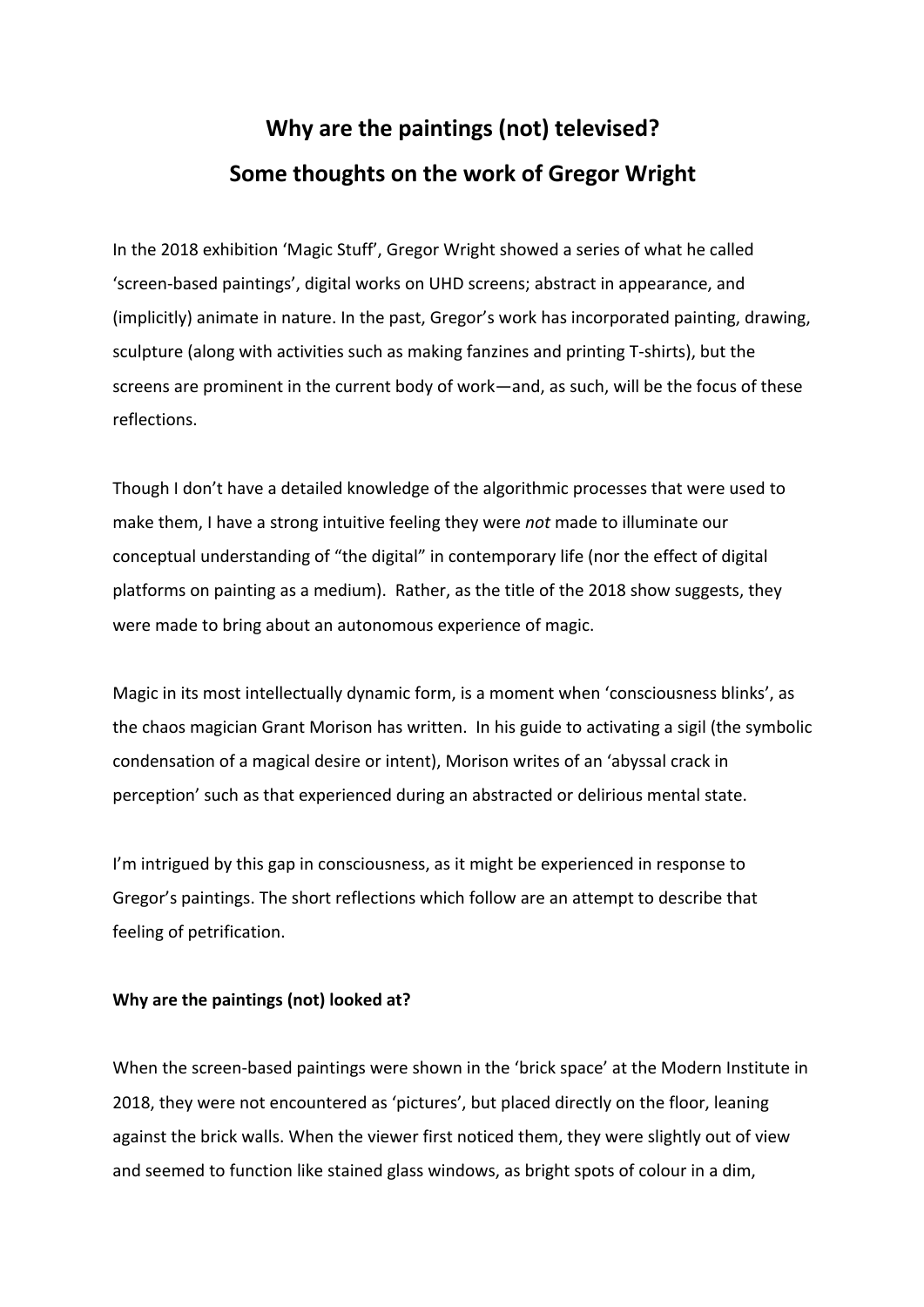cavernous vault. To engage with them you had to look awry, to stare at the margins of the room. Even then, they seemed to resist the viewer's gaze. The compositions were densely congealed with shapes and textures; little (or no) trace of representational imagery; and no meaningful reference to the history of abstract painting. Their palettes were high-octane; erring towards cool or synthetic colours (magentas, violets, blues, acidic greens, caustic yellows) shot through with black fissures, adding chill to their density. The sense that they were somehow stuck or 'jammed' proved to be correct; it was only after being stared at continuously that they revealed themselves to be in (very slow) motion.

The same verb ('regarder') in French means both to 'look at' and 'to watch'. Likewise, in Italian, the word 'guardare' is used for both activities. Both incorporate the protective *authoritarian*—verb 'guard' (in English). We also 'watch' in the sense of 'to guard'; but we differentiate these modes of looking. There is no ambiguous confusion of attitude when *we* speak of 'looking at a painting' or 'watching television'. We do not 'watch' the painting (unless we are afraid it might be stolen—or fall down).

The 'watched' thing, by implication, moves—or might move. It might be alive or (seem to) have its own agency. We are (by implication) alert, nervous, anticipatory when 'watching' something; serene, contemplative, calm when 'looking at', for example, a painting.

#### **Why are the screens (not) watched?**

When I visit Gregor in his studio, prior to writing these reflections, I ask him about the screens on which the paintings will be displayed. Are they essentially televisions?

Screens have multiple uses nowadays—and hardly resemble the clumsy boxes, the hulking bits of furniture on which we used to 'watch' television.

Gregor remarks that the manufacturer has branded these particular screens, 'frames'. I wonder if the marketers of these screens read high modernist theory and understand that 'frames' are ideological constructs as well as functional devices (it does seem appropriate to be viewing these paintings—even digital paintings— in frames).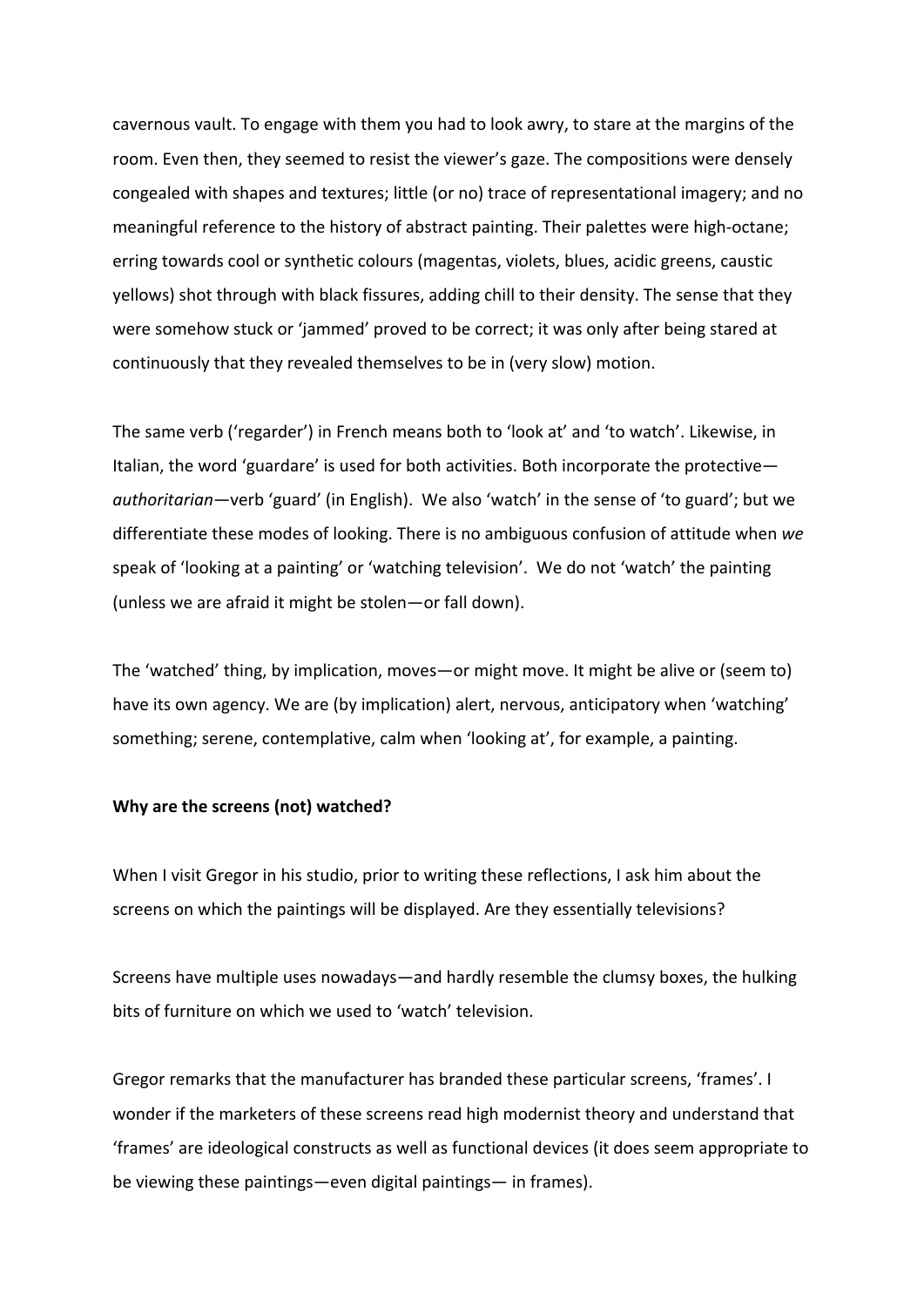But, as I think about the screens, and their day-to-day function, I become aware that I'm conceiving them as *objects*, that I have become distracted from the paintings themselves. I wonder how this relates to the semantics of 'watching' and 'looking' mentioned above.

When we say, 'look at the television', are we not acknowledging the hardware itself as a material object—as furniture? Whereas, when we *watch* television, are we not receiving the information it confers upon us? The word 'watch' (an active verb) is contrary to this notion of passive consumption. 'Watch' is not a term by which we readily understand that television is doing something *to* us. We have no verb for looking at something, in such a way that torpifies, petrifies, perhaps even *violates* the bearer of the look. A word for looking that is like being force-fed, penetrated, frozen.

In Gregor Wright's screen paintings, this distinction (the distinction between 'watching' and 'looking') is sometimes very subtle.

Remember 'Test Card F' (in the days when television went to sleep)? The long moments I spent trying to make Carole Hersee and her clown Bubbles move by sheer force of will; the torment I felt— awaiting whatever fluff would be transmitted in the early hours of a Saturday morning. I felt the same when Gregor's paintings first began to move; they changed so slowly as to arouse a nagging impatience.

The founder of the surrealist movement, André Breton once wrote that 'there can be no beauty—convulsive beauty—except at the price of the affirmation of the reciprocal relationship that joins an object in movement to the same object in repose.' He compared this phenomenon to a process of dissemblance in nature, when, for example, one organism mimics another, or when substances, such as rock crystals, change their physical state.

This quality is also to be found in Gregor's screen-based paintings. For all their hard-edged technological appearance, they have the slow, mysterious ambience of geological forms, of pulsing, organic entities. In more recent versions of these screens, their 'animate' qualities are obvious—they move more quickly; but the sense that they are stuck or frozen remains.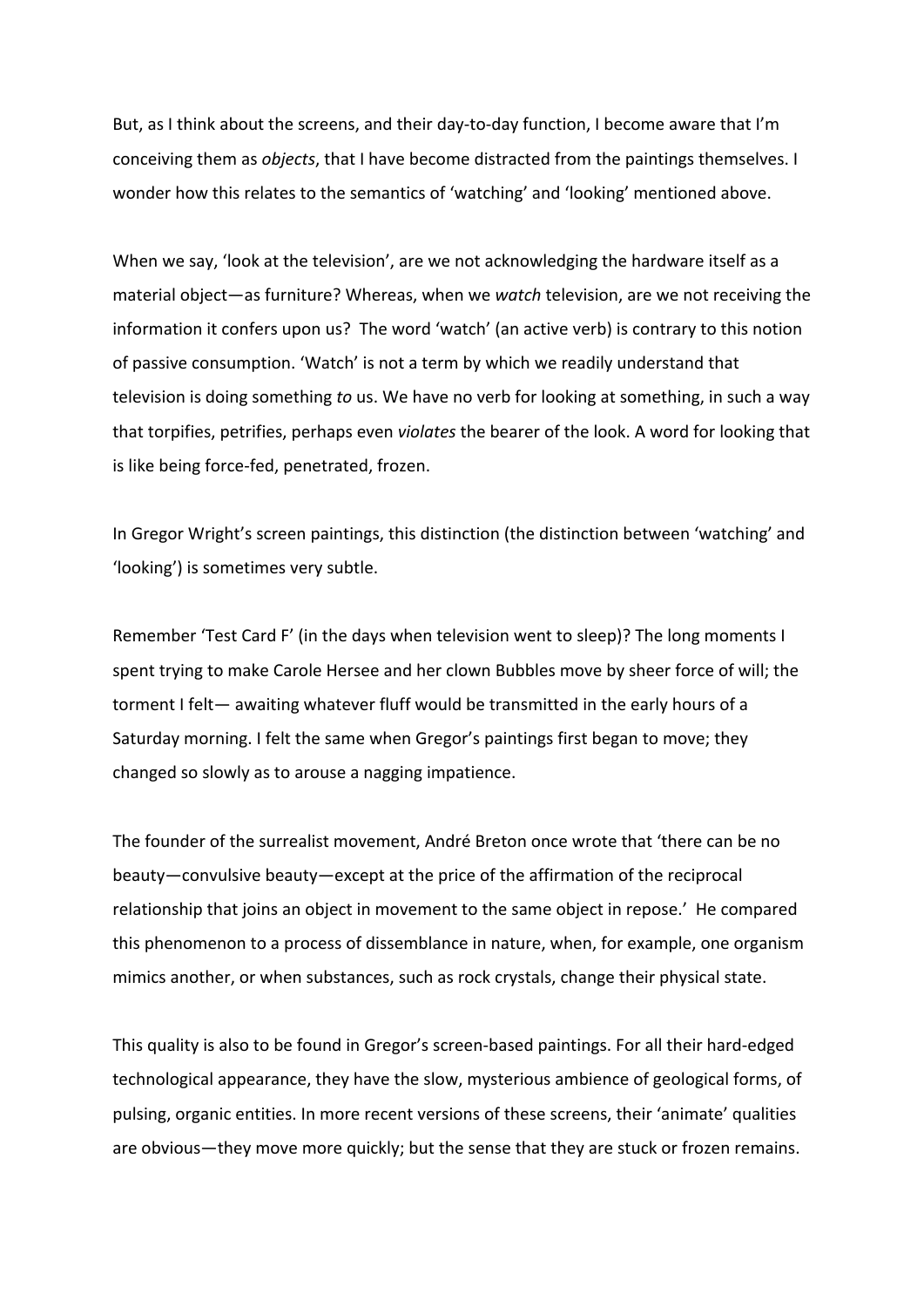As Gregor tried to explain to me, they were made using a range of apps designed to glitch images on purpose (the transitions, recorded in real time, were subject to further manipulation in film-editing software). With my lack of specialist knowledge, I struggle to comprehend these mysteries; but I'm enlightened enough to grasp the essential conceit that the algorithms have been deployed in a manner akin to the disruptive logic of hacking. The resulting images appear shattered or torn, which seems to give them an ugly sort of tangibility.

#### **Why are the colours (not) synthetic?**

The screen-based paintings remind me of some old drawings by Gregor, that I can't find online, in which marker pens had run dry on the page, creating frayed lines like charcoal marks. Like the screen paintings, his drawings might be described as *icily* expressionistic cold in temperature, magic in feeling.

This mood has something to do with the prevalence of synthetic colours, mentioned above—as opposed to colours which suggest a natural landscape. Like Gregor's works on canvas and paper, the screen-paintings recall marker pens, highlighters: tools made of plastic and solvent chemicals. I find this colour-scheme perversely romantic; equivalent to the nostalgia that some people now express for decades-old science-fiction films— images of the decay of modernity generated in the distant past.

What does it mean to feel nostalgic for the (dystopian) future? The screens do not answer this question (nor do they explicitly pose it—they are too mute, too inert, to ask anything). I'm nonetheless intrigued by the notion of a rapturous feeling (an expressionism) that arises from this coldly technocratic field. On the one hand, we have *absolute* artifice (the solvent colours, impervious reflective screens); on the other a sort of hysteria suggested in the convulsive freezing (and trembling) of brush marks and pixels that *seem* to be animate.

I wonder if these are the *ideal* conditions for magic.